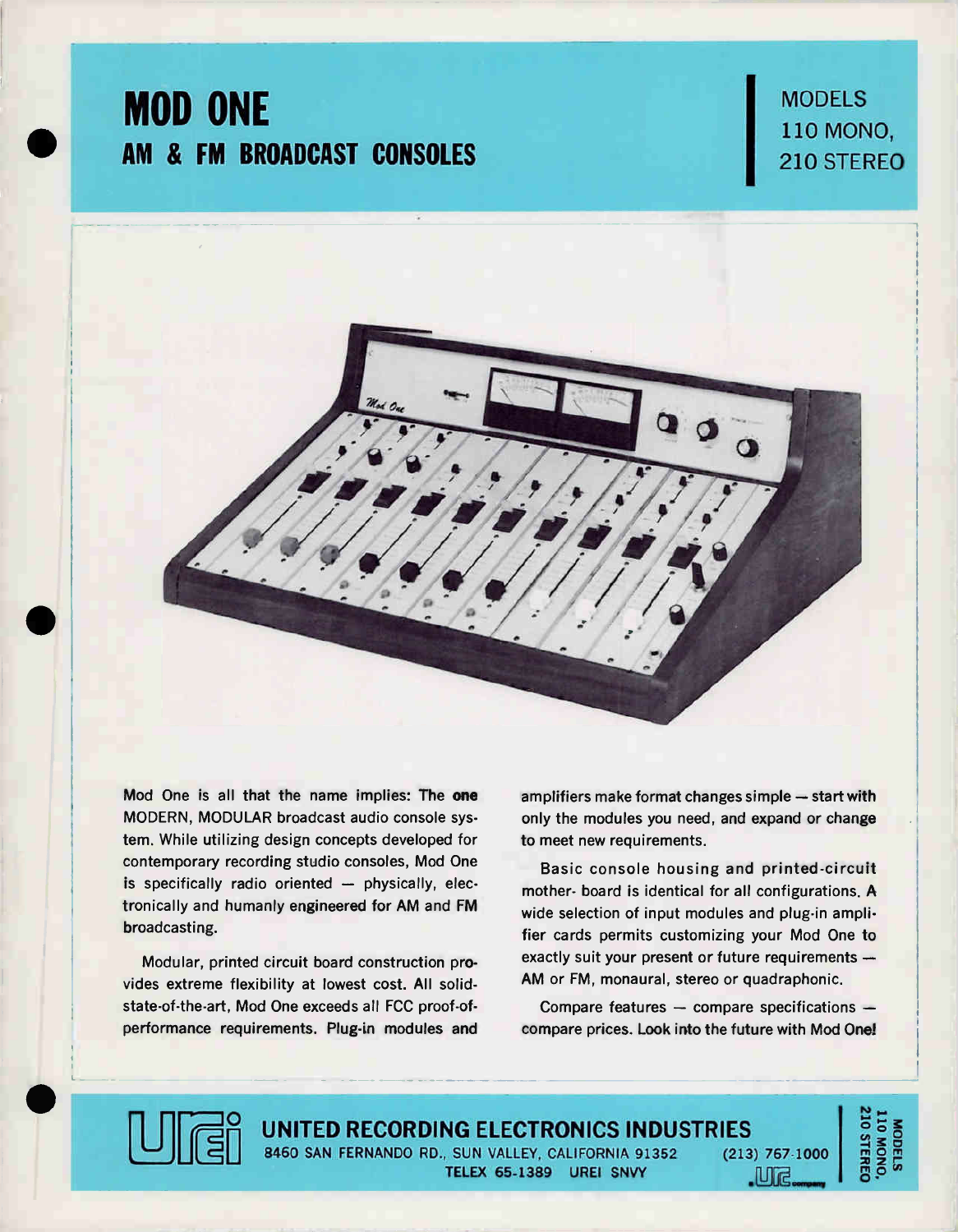

Above is a functional block diagram of a stereo configuration of the Mod One console, as pictured on the front of this brochure. Four different types of input modules are illustrated, and these are available in either monaural or stereo configuration. Any input module may be plugged into the housing in any of 10 positions — all interfacing between the module and the console housing is via a single printed circuit edge connector on the module which mates with any of 10 identical sockets on the console mother board. Program, audition, monitor booster, cue booster and headphone amplifiers are plug-in cards located under the hinged top of the meter panel.

All input and output connections to the console are made to numbered solder terminals inside the rear of the cabinet. Convenient provision has been made for the installation of the input pads indicated on the block schematic. Two pairs of terminals (plus shield ground) are provided for each input of each module position. An external source is connected to one pair of terminals, and  $\frac{1}{4}$  watt resistors are installed between terminals in accordance with a pad loss chart and instructions furnished with the console. Pads may subsequently be changed, if desired, without disturbing the external wire pairs. For ease of wiring, the hinged top above the meter panel, and a portion of the rear cabinet and metal chassis may be removed in one piece by removing four machine screws.

The Mod One console is all steel, with solid walnut trim. When all module spaces are filled (either by input modules or blanks) complete RF shielding is effected. All inputs and outputs are balanced and transformer isolated for best hum and RFI rejection. External power supply is furnished, and DC connection is through a Jones-type plug in the rear of the console. Monitor and cue power amplifiers not included.

The Mod One may be installed on top of a 30" deep table top, leaving 10 inches of table space in front for log keeping and arm rest.

Module width is  $2\frac{1}{8}$ ", and represents an optimum compromise between the usual  $2\frac{1}{2}$ " to 3" spacing required on broadcast consoles using rotary attenuators, and the  $1\frac{1}{2}$ " spacing which has become standard on recording consoles using vertical faders. Total console width is only 24 3/4 inches,

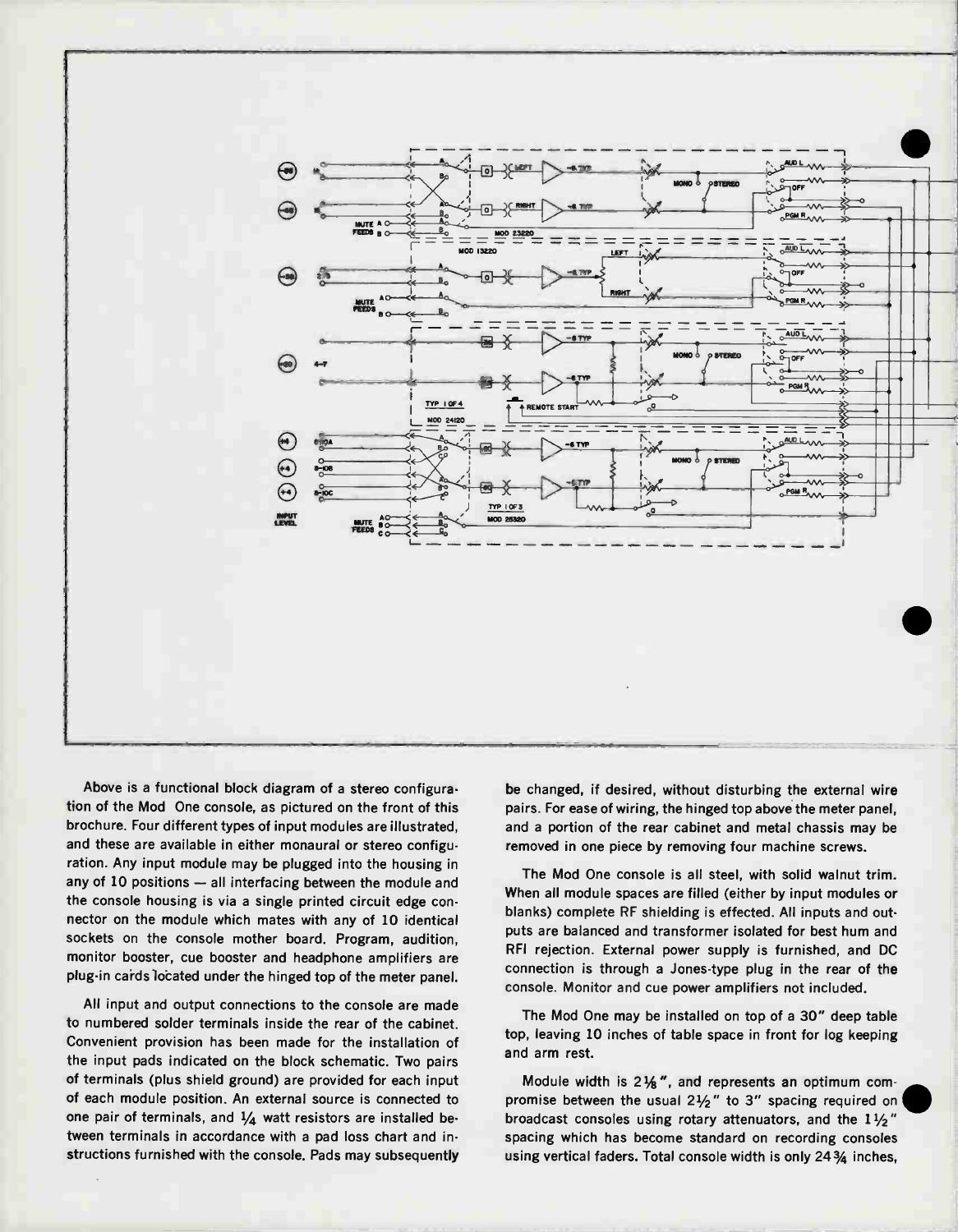

## **FOR MOH 110, MOH 210 BROADCAST CONSOLES**



The modern, modular design of UREI's Mod One broadcast consoles provides a wide choice of plugin input modules to meet specific requirements in AM and FM broadcasting. All modules mate automatically in any of the 10 module positions of the MOH-110 or MOH-210 consoles, allowing optional organization of console functions with minimum installation labor. Blank modules may be installed in unused positions, and used for custom controls, etc., or future expansion.

All modules have a rugged extruded aluminum frame, overlaid with a pale green vinyl-clad steel faceplate. Designations are permanent black. Circuitry is on military-grade glass-epoxy printed circuit boards, with gold plated edge contacts which mate with a gold-plated connector on the console mother board. Two Allen-head screws attach the module to the chassis frame.

Switches are silent-action. PGM-OFF-AUD switches are illuminated Switchcraft Lever-Lite type. Vertical faders are long-life, smooth, conductive plastic, with cue switches (where applicable) operated when the fader is below the detented OFF position.

All modules have high quality input transformer isolation for balanced (floating) or unbalanced sources.



UNITED RECORDING ELECTRONICS INDUSTRIES 8460 SAN FERNANDO RD., SUN VALLEY, CALIFORNIA 91352  $(213)$  767-1000 TELEX 65-1389 UREI SNVY

NOH 110,<br>MOH 110,<br>MOH 210

.iVira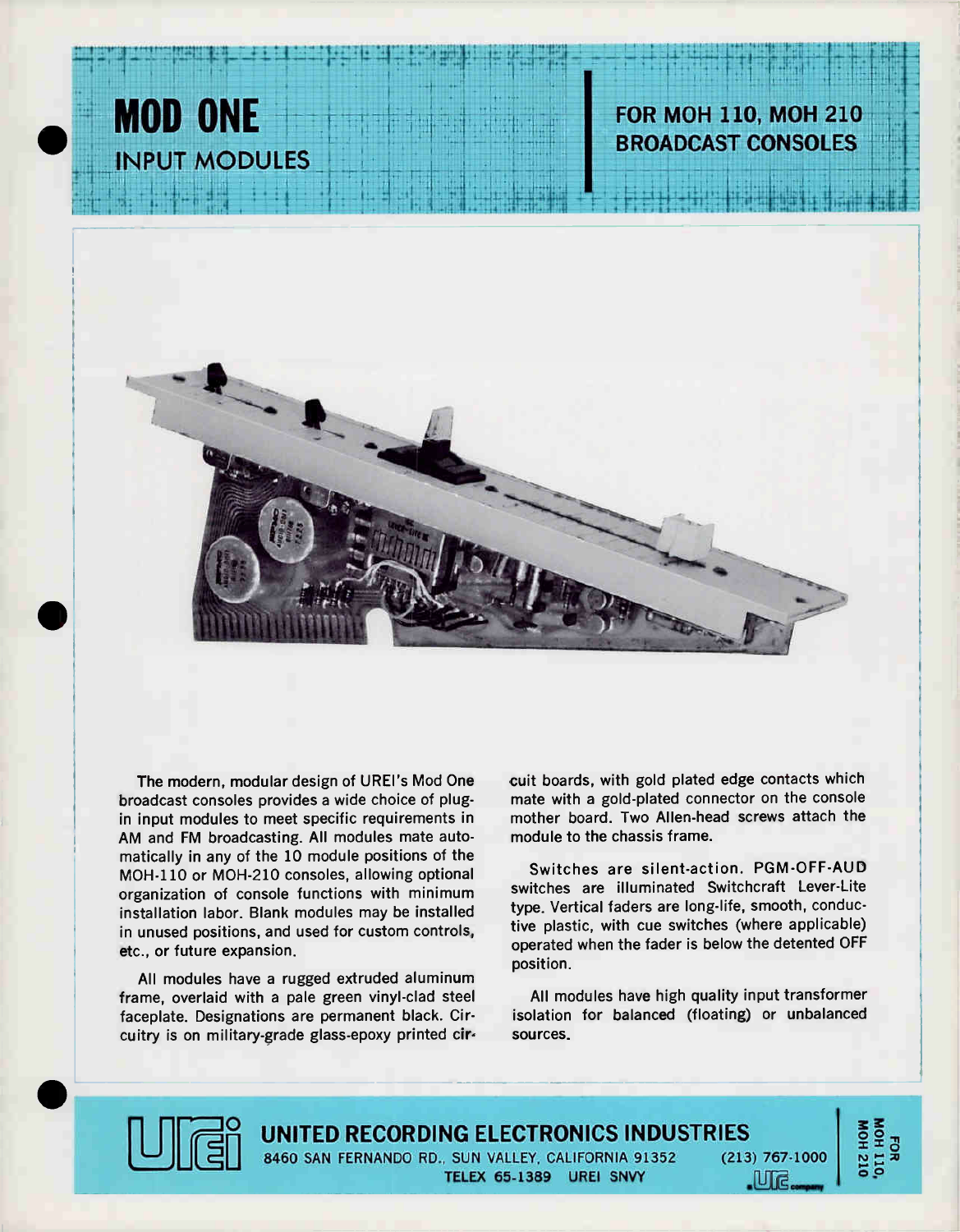

## MOD 23220 — Stereo Microphone Module

- Input selector switch for two alternate stereo microphone pairs (dual). Both pairs may be padded at console input terminals for high output mikes, or line.
- PGM-OFF-AUD. Switch, with muting contacts brought out to console terminals. Can supply NO/NC contacts or 24 vdc for external relay.
- Floating transformer inputs.
- Vertical fader (no cue switch).
- MONO/STEREO switch. Feeds both inputs to both outputs for single microphones.

### MOD 13220 — Monaural Microphone Module with Stereo Panpot

- Input selector switch for two monaural microphone inputs.
- Panpot pans module output across two (stereo) buses.  $-3$  dB on each bus at pot center, to full signal at either left or right.
- PGM-OFF-AUD switch. (Same as 23220)
- Floating transformer input.
- Vertical fader (no cue switch).
- No MONO/STEREO switch.

#### MOD 13210 — Monaural Microphone Module

- Same as 23220, except all functions monaural.
- No MONO/STEREO switch.



 $\bullet$ 

e

**INPUT**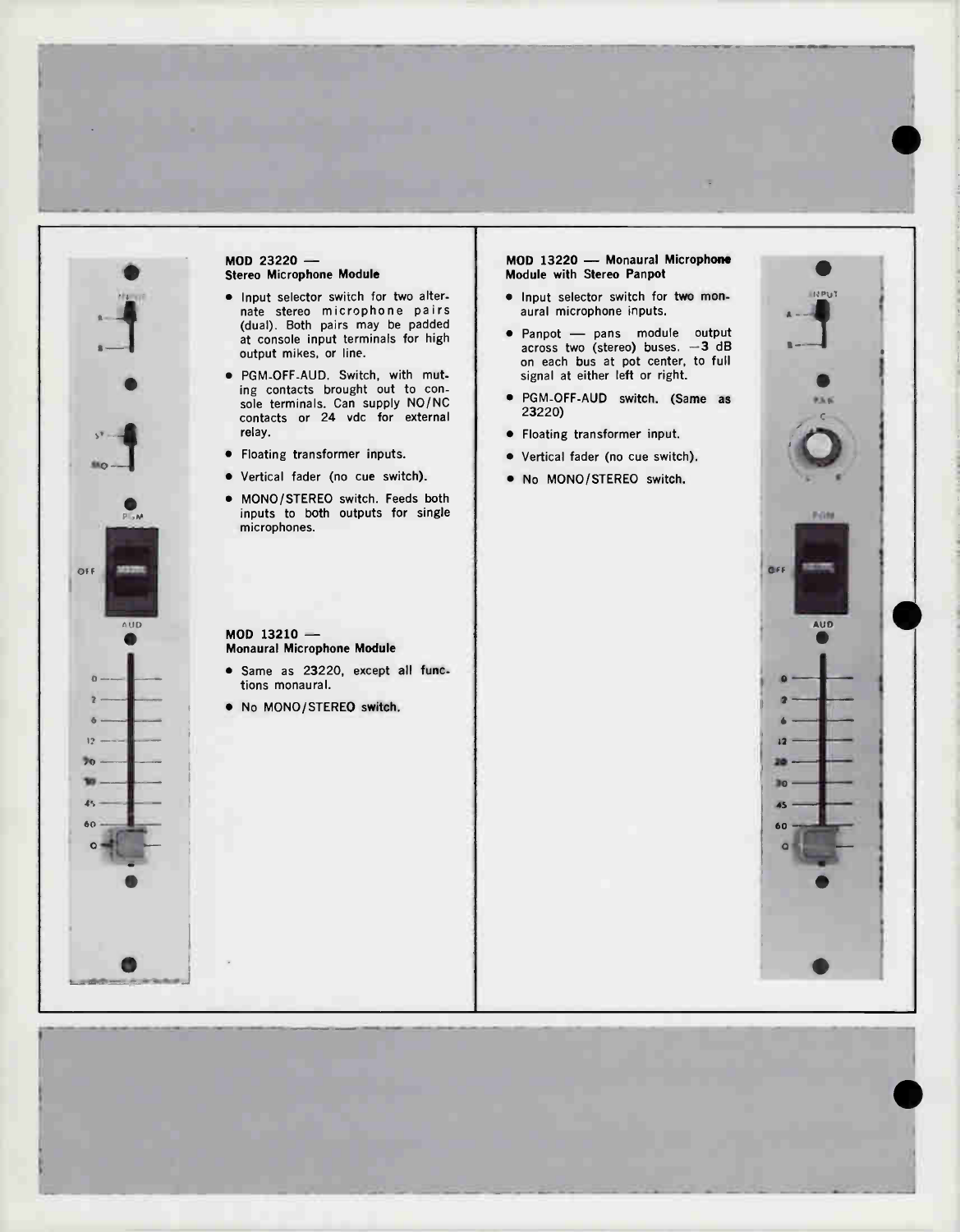

•

## MOD 24120 — Stereo Cartridge Module • One stereo input only (no input switch). May be padded at console input terminals for any level  $-$ 50  $\,$

- to  $+4$  dBm, to terminate or bridge any stereo source. • PGM-OFF-AUD switch, (Same as
- 23220)
- Floating transformer inputs.
- Vertical fader with cue switch.
- Momentary contact push button for remote start of source player. (N/O contacts brought out to console terminals.)
- MONO/STEREO switch (Same as 23220).

MOD 14110 —

- Monaural Cartridge Module
- Same as 24120, but all functions monaural.
- No MONO/STEREO switch.

## MOD 25320 — Stereo Triple-Line Module

- Input selector switch for three stereo inputs. (All inputs may be padded at console input terminals for any level  $-50$  to  $+4$  dBm.)
- MONO/STEREO switch. (Same as 23220)
- PGM-OFF-AUD switch. (Same as 23220)
- Floating transformer inputs.
- Vertical fader with cue switch.

#### MOD 15310 — Monaural Triple-Line Module

- Same as 25320 except all functions monaural.
- No MONO/STEREO switch.

## MOD 00000 — Blank Module

- Occupies unused positions in MOH-110 or MOH-210 console housings.
- May be used for custom additions.



e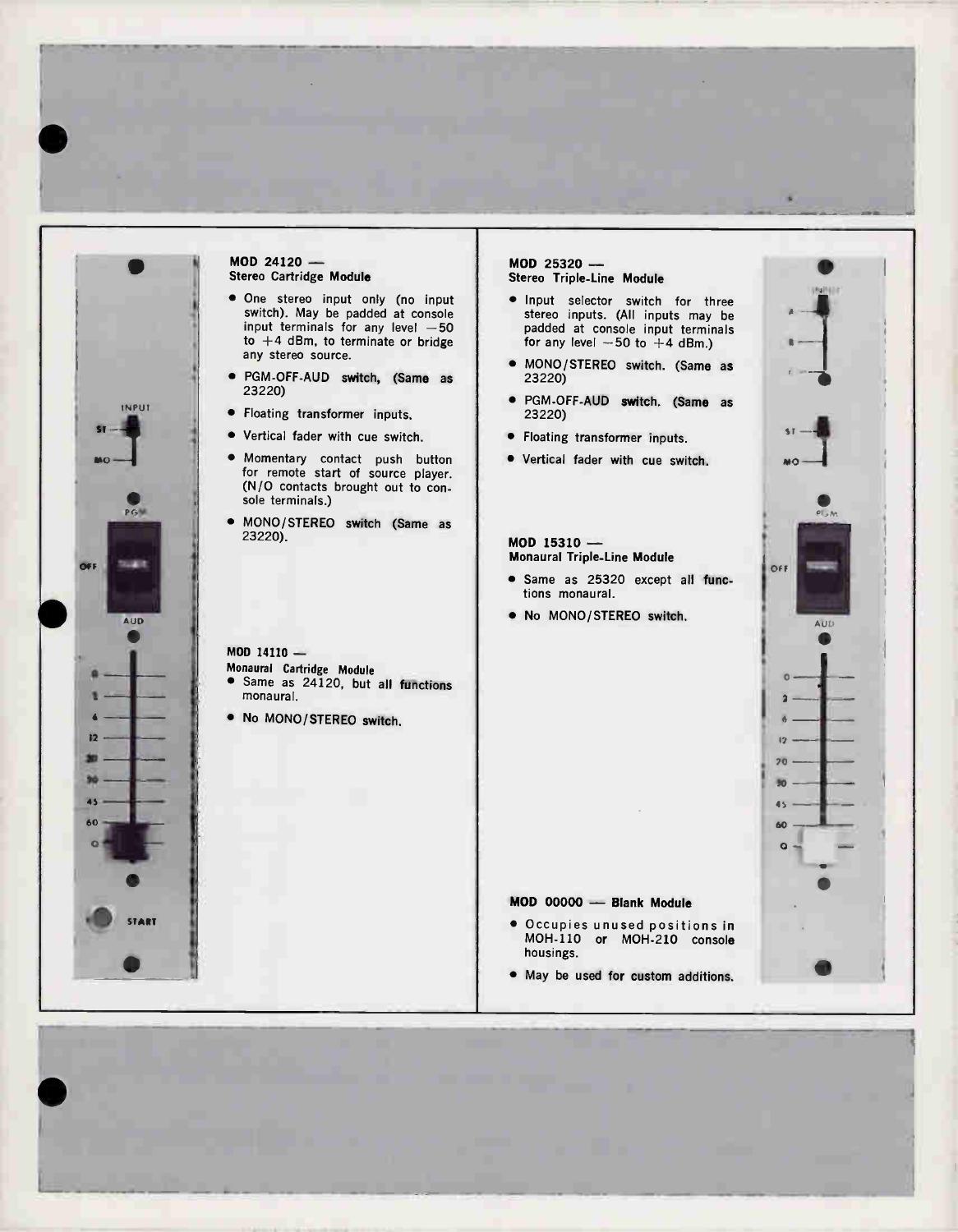## GENERAL ELECTRICAL SPECIFICATIONS

| <b>Source Impedance</b>    | 1 150 ohms bridging.                              |
|----------------------------|---------------------------------------------------|
| <b>Input Configuration</b> | Balanced - transformer coupled.<br>÷.             |
| <b>Input Sensitivity</b>   | $\pm$ -54B - nominal (-64 dB maximum).            |
| <b>Frequency Response</b>  | $\pm 1$ dB, 30 Hz to 20 kHz.                      |
| <b>Distortion</b>          | Less than 0.25%, 30 Hz to 20 kHz.<br>$\mathbf{z}$ |
| <b>Noise Generation</b>    | $\div$ -124 dBm equivalent input signal.          |
| <b>Power Required</b>      | $\pm 24$ VDC @ 80mA (Supplied by Console).<br>ă.  |

All modules have identical specifications, but different switching functions.

## USER OPTIONS

All MOD input modules have identical gain structure. Any model may be used for various combinations of mic/line inputs. For example, MOD-15310 (monaural, triple-line) might be optionally used for one microphone and two line inputs, or vice-versa. "Microphone" modules may be ordered with cue switches, at extra cost, for optional line input usage.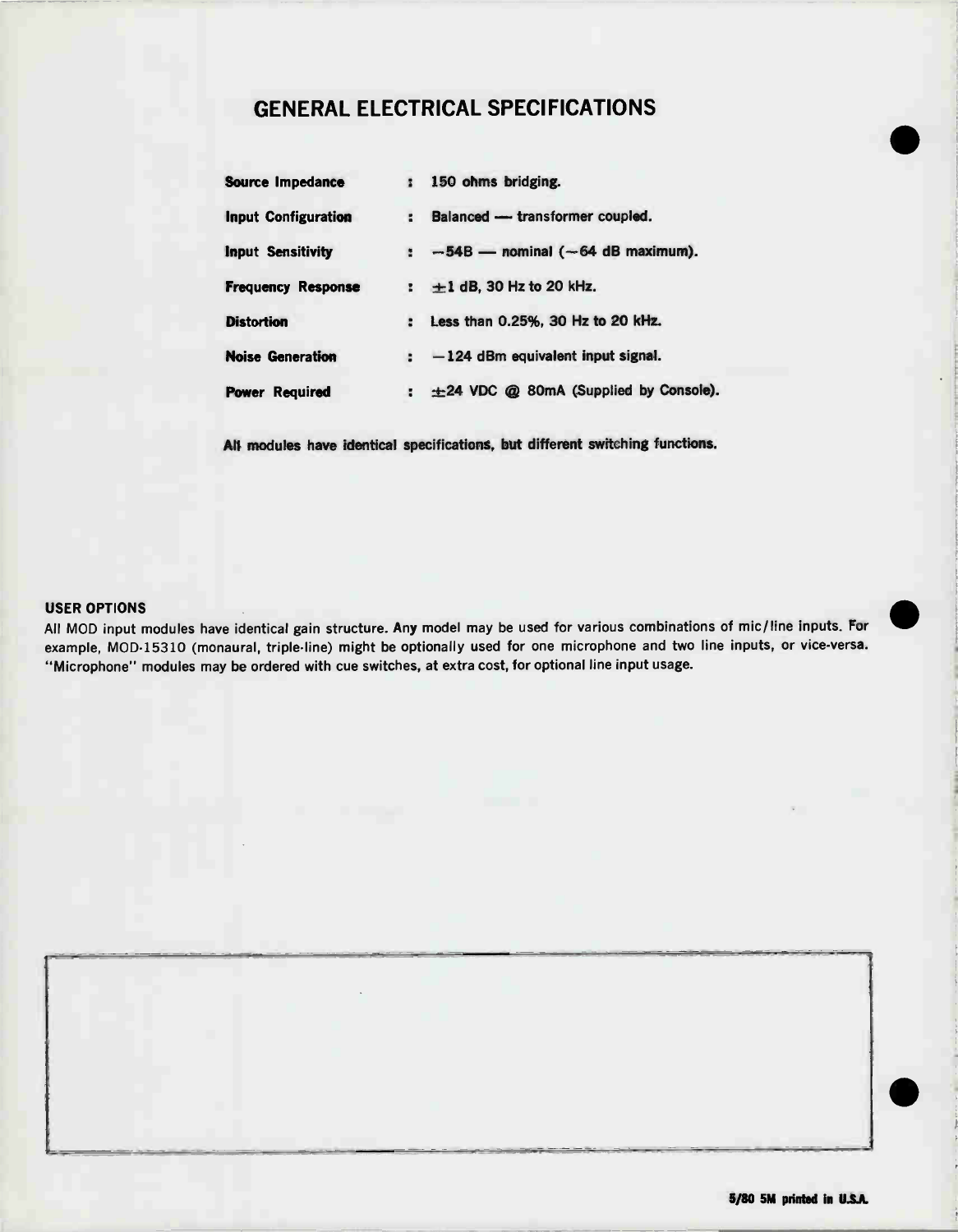

# MOD ONE PLUG-IN AMPLIFIER CARDS

MOD ONE modular broadcast audio consoles from UREI employ all solid-state circuitry for ultimate reliability and performance. All active circuits are on plug-in printed circuit cards, or within the plugin Input Modules — no active components are part of the console housing.

Various plug-in circuit cards are furnished with a Mod One console, or available as spares, or to modify your console for specific applications, whether Monaural, Stereo or Quadraphonic. Basic requirements for a complete MOH-110 (Monaural) or MOH-210 (Stereo) console are: 2 line amplifiers, 1 monitor booster amplifier, 1 cue amplifier and 1 headphone amplifier. Model numbers and specifications for each are listed below:

## MOA-150 MONAURAL LINE AMPLIFIER

Used for Program and Audition output amplifiers in MOH-110 console (2 required). Sub-master gain control provided on card for establishing optimum console gain structure. Specifications:

| Input Impedance:           | Less than $10$ ohms $-$ de-<br>signed as active summing<br>amplifier, to operate from<br>10 k summing resistors. |  |
|----------------------------|------------------------------------------------------------------------------------------------------------------|--|
| Gain:                      | 20 dB nominal, 36 dB maxi-<br>mum.                                                                               |  |
| <b>Frequency Response:</b> | $\pm 0.5$ dB, 30 Hz to 20 kHz.                                                                                   |  |
| Noise Generation:          | Less than $-124$ dBm equiv-<br>alent input signal.                                                               |  |
| <b>Distortion:</b>         | Less than 0.5% THD @<br>$+20$ dBm output, 30 Hz to<br>20 kHz.                                                    |  |
| <b>Output Impedance:</b>   | Designed to work into 600<br>ohm load. Transformer iso-<br>lated (floating).                                     |  |
| Output Level:              | $+4$ dBm, nominal.                                                                                               |  |

# MOA -- SERIEST FOR MOH-110 AND MOH-210 BROADCAST **CONSOLES**



## MOA-250 STEREO LINE AMPLIFIER

Used for Program and Audition output amplifiers in MOH-210 Stereo console (2 required).

## Specifications:

Same as MOA-150, except dual channels Stereo separation: Better than 60 dB, to 20 kHz

## MOA-170 MONAURAL CUE BOOSTER AMPLIFIER

Used for cue output of MOH-110 (Monaural) and MOH-210 (Stereo) consoles, to feed external cue speaker power amplifier, (1 required).

## Specifications:

Same as MOA-150 Monaural Line Amplifier, except no internal gain control. Leads brought out through PC connector for Cue gain control in console front panel.



**UNITED RECORDING ELECTRONICS INDUSTRIES** 8460 SAN FERNANDO RD., SUN VALLEY, CALIFORNIA 91352 (213) 767-1000

TELEX 65-1389 UREI SNVY

• MÊ company

FOR<br>MOH 110,<br>MOH 210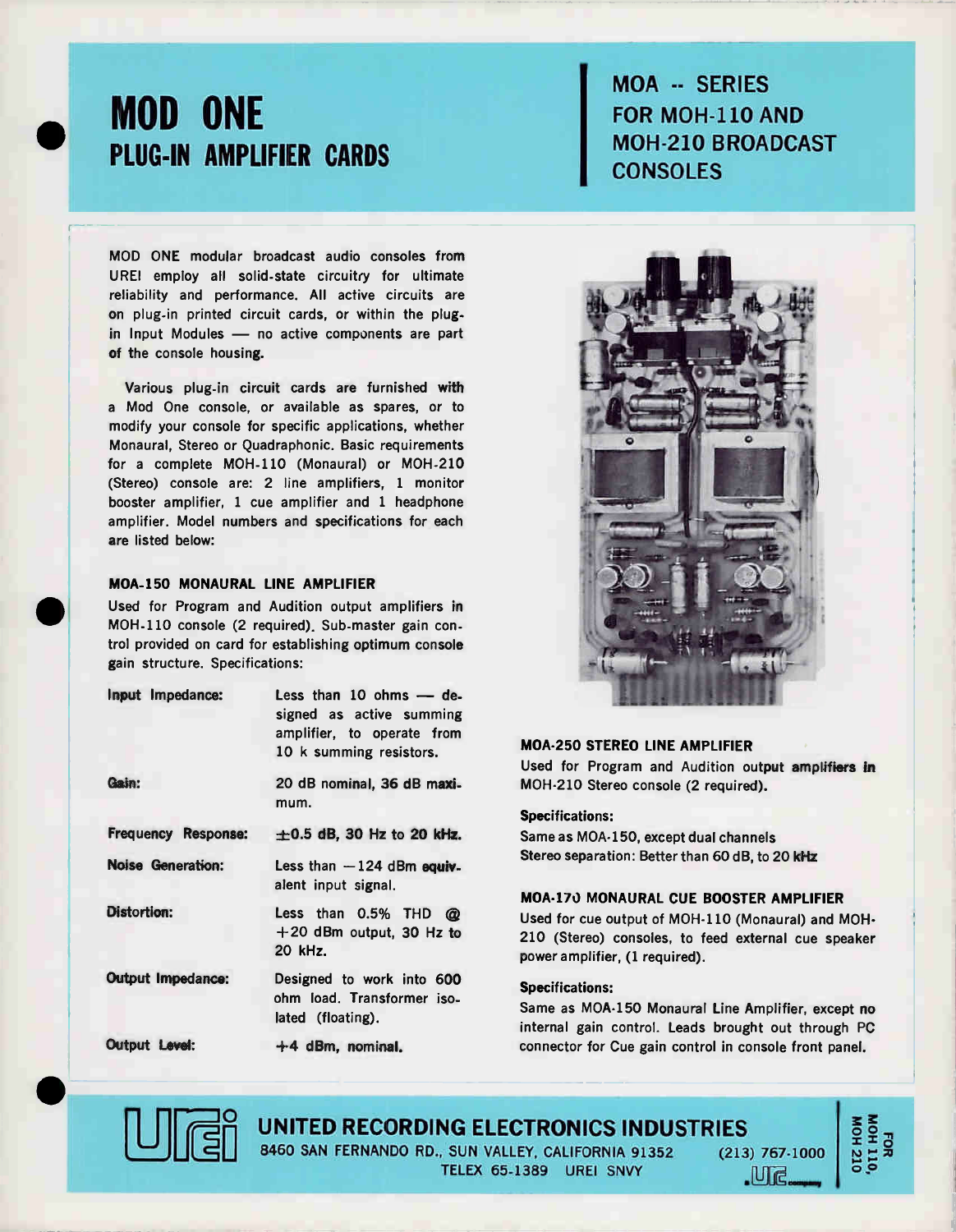### MOA-160 MONAURAL MONITOR BOOSTER

Used for monitor output of MOH-110 console (Monaural), to feed external speaker power amplifier (1 required).

### Specifications:

| Input Impedance:        | Designed to bridge 600<br>source through 10K series<br>resistor (unbalanced). |
|-------------------------|-------------------------------------------------------------------------------|
| <b>Voltage Gain:</b>    | 26 dB (fixed).                                                                |
| Frequency Response:     | $\pm 0.5$ dB, 30 Hz to 20 kHz.                                                |
| Noise:                  | At least 98 dB below $+4$<br>output.                                          |
| <b>Distortion:</b>      | Less than $0.25\%$ THD $@$<br>$+20$ dBm, 30 Hz to 20 kHz.                     |
| <b>Output Impedance</b> | Designed to work into 600<br>ohm load. Transformer iso-<br>lated (floating).  |
| <b>Output Level:</b>    | $+4$ dBm, nominal.                                                            |

## MOA-260 STEREO MONITOR BOOSTER

Used for monitor outputs of MOH-210 console (Stereo), to feed external speaker power amplifiers (1 required).

## Specifications:

Same as MOA-160, except dual channels Separation: Better than 60 dB to 20 kHz.

## MOA-180 MONAURAL HEADPHONE AMPLIFIER

Used as headphone driver amplifier in MOH-110 (Monaural) console, (1 required).

## Specifications:

| Input Impedance:     | 10 Drigge over chair source<br>(unbalanced).                                |
|----------------------|-----------------------------------------------------------------------------|
| <b>Voltage Gain:</b> | 12 dB.                                                                      |
| Frequency Response:  | $\pm 0.5$ dB, 30 Hz to 20 kHz.                                              |
| Signal-to-noise:     | Greater than 80 dB @ 1<br>watt output.                                      |
| Output:              | 1 watt max. into 8 ohms.<br>bridging 600 ohm<br>when<br>source $@ + 4$ dBm. |
| Output Impedance:    | To work into 600 ohm load,<br>or greater.                                   |
|                      |                                                                             |

## MOA-280 STEREO HEADPHONE AMPLIFIER

Used as headphone drive amplifier in MOH-210 (Stereo) console, (1 required).

## Specifications:

 $\sim$ 

Same as MOA-180, except dual channels. Separation: Greater than 60 dB to 20 kHz.

## TYPICAL REQUIREMENTS AND ORDERING INFORMATION:

### FOR MOH-110 CONSOLE (Monaural)

|  | 2 MOA-150 (Pgm., audition outputs) |
|--|------------------------------------|
|  | 1 MOA-160 (Monitor booster)        |

## 1 MOA-170 (Cue booster)

1 MOA-180 (Headphone amplifier)

### FOR MOH-210 CONSOLE (Stereo)

|  | 2 MOA-250 (Pgm., and audition outputs) |
|--|----------------------------------------|
|  | 1 MOA-170 (Cue booster)                |
|  | 1 MOA-260 (Monitor booster)            |
|  | 1 MOA-280 (Headphone amplifier)        |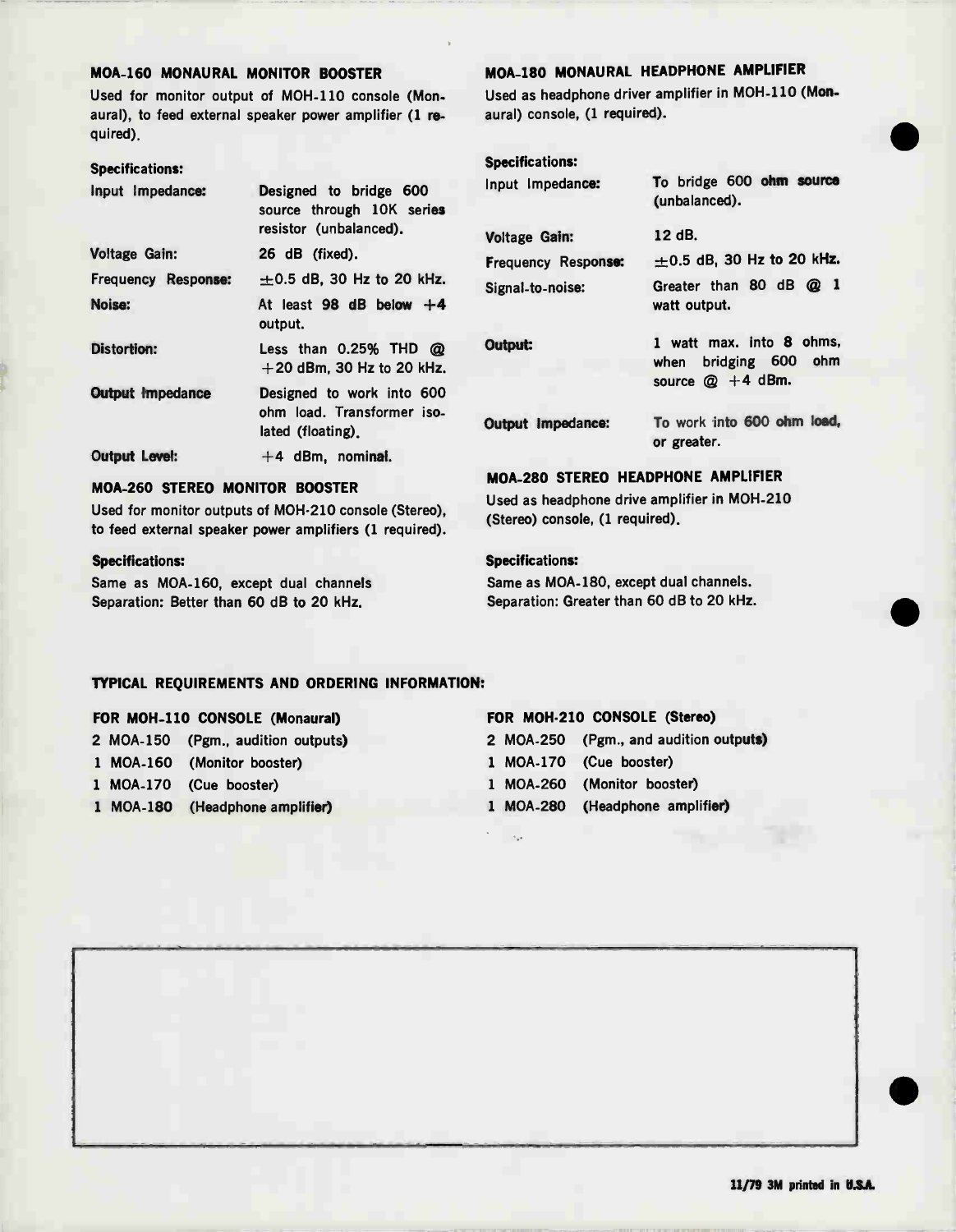

## **FFATURES:**

- · Up to 10 input modules. Will provide maximum of 30 inputs, high level or microphone, monaural or stereo.
- Silent action switches for all on-air functions. Illuminated PGM-OFF-AUDITION lever switches.
- Longlife conductive plastic vertical faders, with detented cue position (line & cartridge modules.)
- Automatic muting of monitor & cue speakers
- Monitor Select Switch with aux. & tape inputs.
- VU meter switching
- $\bullet$ Built-in headphone amplifier
- Highest quality components throughout for × troublefree service
- Easy installation easily expandable.
- Modern, attractive styling.

permitting location of turntables or cartridge players within easy reach. Height is less than 10 inches, allowing a copy board to be placed comfortably without obscuring meters or controls.

Program and Audition outputs are identical in specification and levels, so that the "audition" channels may be used for tracks 3 and 4 in Quadraphonic broadcasting. (Special Quad meter panels with four meters are available on special order.)

Only the meter panel layout differs between the standard MOH 110 (monaural) and MOH 210 (stereo) console housings. In the MOH 110, the right-hand meter is always PRO-GRAM, and is not switchable. The left-hand meter is switchable between AUDITION and MON, and the MODE switch is omitted.

System electrical specifications are listed on Page 4, and represent worst-case condition, with all 10 input modules operative.

Details and specifications of the various optional input modules and plug-in amplifiers are on separate data sheets.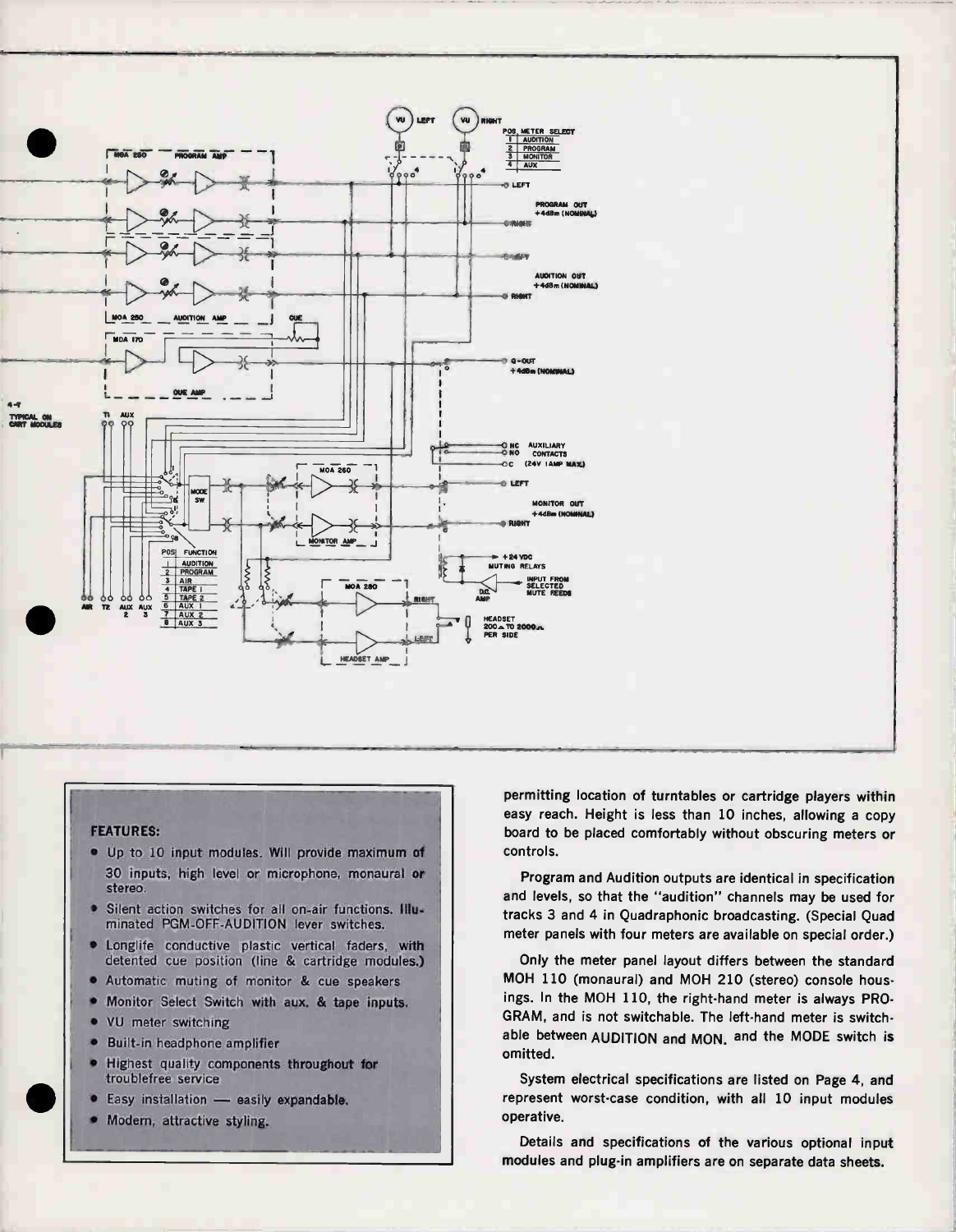## SPECIFICATIONS

| <b>Input Levels</b>        | $-50$ to $+4$ dBm (selectable by input pads at each input).                                                                                                     |
|----------------------------|-----------------------------------------------------------------------------------------------------------------------------------------------------------------|
| <b>Nominal Gain</b>        | 54 dB (allowing "normal" settings faders & submasters).                                                                                                         |
| <b>Maximum Gain</b>        | 80 dB, (faders & submasters maximum).                                                                                                                           |
| <b>Output Levels</b>       | All channels $+4$ dBm nominal (may be optionally $+8$ ).                                                                                                        |
| <b>Frequency Response</b>  | $\pm 1$ dB 30 Hz to 20 kHz.<br>$\ddot{\phantom{a}}$                                                                                                             |
| Distortion (THD)           | Less than $0.5\%$ , $+20$ dBm, 30 Hz to 20 kHz.<br>÷.                                                                                                           |
| Signal-to-noise ratio      | Better than 70 dB (15.7 kHz Noise Bandwidth).<br>$\ddot{\phantom{a}}$                                                                                           |
| <b>Cross Talk (stereo)</b> | 60 dBm (minimum) to 10 kHz, 50 dB to 20 kHz.<br>$\mathbf{r}$                                                                                                    |
| <b>Power Supply</b>        | $\pm$ 24 VDC (bi-polar) 1.5 A maximum (actual current depends on number and type of<br>÷<br>amplifiers and modules). Operates from 110-120 VAC mains, 50/60 Hz. |
| <b>Dimensions</b>          | 24.75 inches. (63 cm).<br>Width<br>÷                                                                                                                            |
|                            | 19.75 inches. (50 cm).<br>Depth                                                                                                                                 |
|                            | 9.40 inches. (24 cm).<br>Height                                                                                                                                 |

Option: On special order, at additional cost, meter panel is available with four meters. In this Quad configuration two meters are permanently assigned to PROGRAM outputs; the other two are switchable between AUDITION output and the remaining meter functions.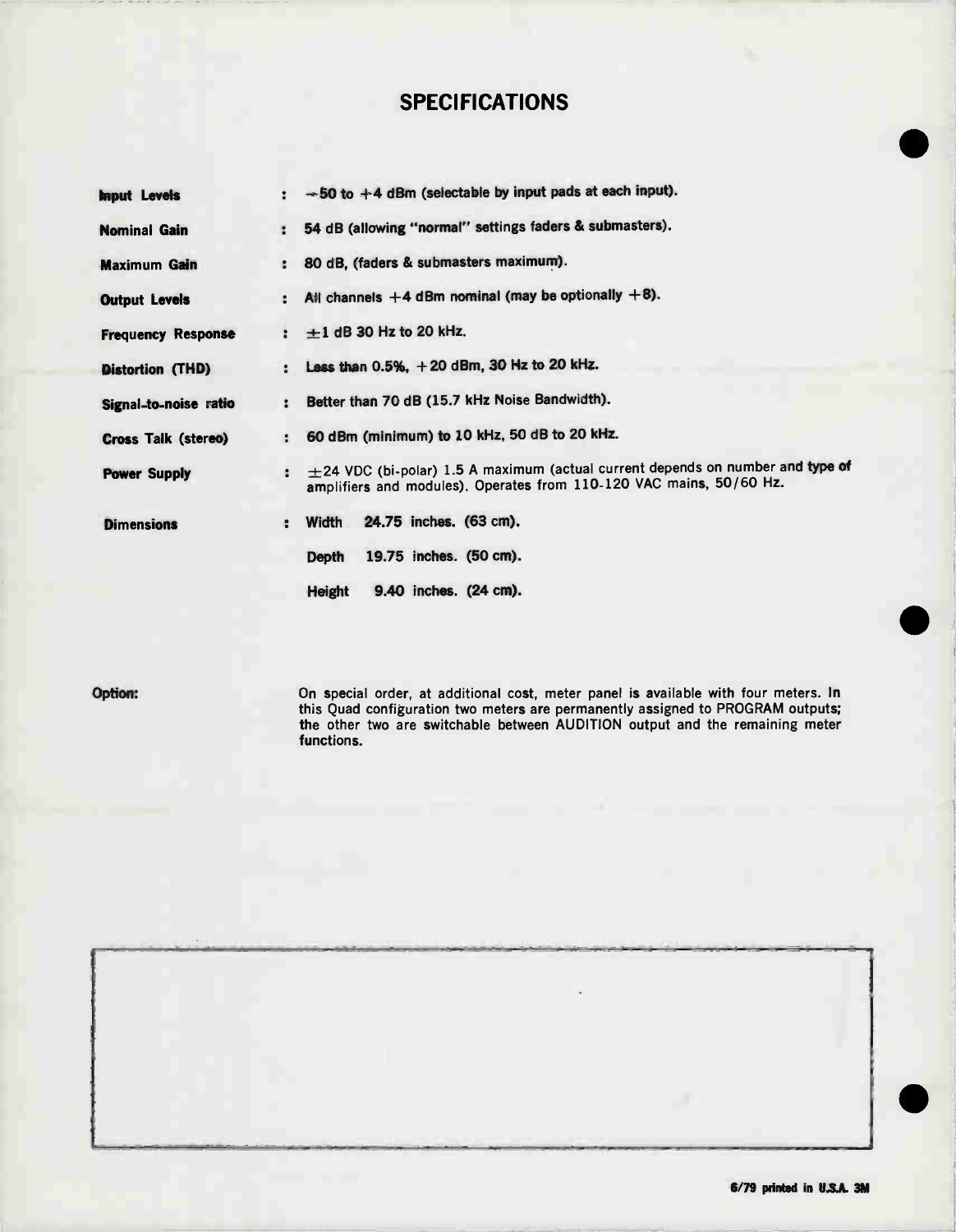# MOD ONE MODULAR BROADCAST AUDIO CONSOLES SUGGESTED LIST PRICES

SCHEDULE A Effective, April 15, 1980

| BASIC HOUSINGS: (Include meter panel, headphone panel & power supply) |  |  |  |  |           |
|-----------------------------------------------------------------------|--|--|--|--|-----------|
| MOH-110 mono                                                          |  |  |  |  | \$1906.00 |
| MOH-210 stereo                                                        |  |  |  |  | 1966.00   |
| MOH-410 quad                                                          |  |  |  |  | 2076.00   |
|                                                                       |  |  |  |  |           |

## PLUG-IN AMPLIFIERS:

| MOA-250 stereo line amplifier    | 146.00 |
|----------------------------------|--------|
| MOA-150 mono line amplifier      | 114.00 |
| MOA-260 stereo monitor booster   | 124.00 |
| MOA-160 mono monitor booster     | 76.00  |
| MOA-170 cue booster              | 104.00 |
| MOA-280 stereo headset amplifier | 96.00  |
| MOA-180 mono headset amplifier   | 70.00  |

## INPUT MODULES:

| MOD-23220 dual input stereo microphone                  | 356.00 |
|---------------------------------------------------------|--------|
| MOD-13210 dual input mono microphone                    | 246.00 |
| MOD-13220 dual input mono microphone with stereo panpot | 314.00 |
| MOD-25320 triple-input stereo line                      | 356.00 |
| MOD-15310 triple-input mono line                        | 272.00 |
| MOD-24120 single-input stereo cartridge                 | 324.00 |
| MOD-14110 single-input mono cartridge                   | 250.00 |

## ACCESSORIES & SPARES:

| MOD-00000 blank panel                           | 18.00  |
|-------------------------------------------------|--------|
| PS24-2 Power supply (included in basic housing) | 314.00 |

# sor e

## UNITED RECORDING ELECTRONICS INDUSTRIES

8460 SAN FERNANDO RD., SUN VALLEY, CALIFORNIA 91352 TELEX 65-1389 UREI SNVY

 $(213) 767.1000$  $M<sub>g</sub>$